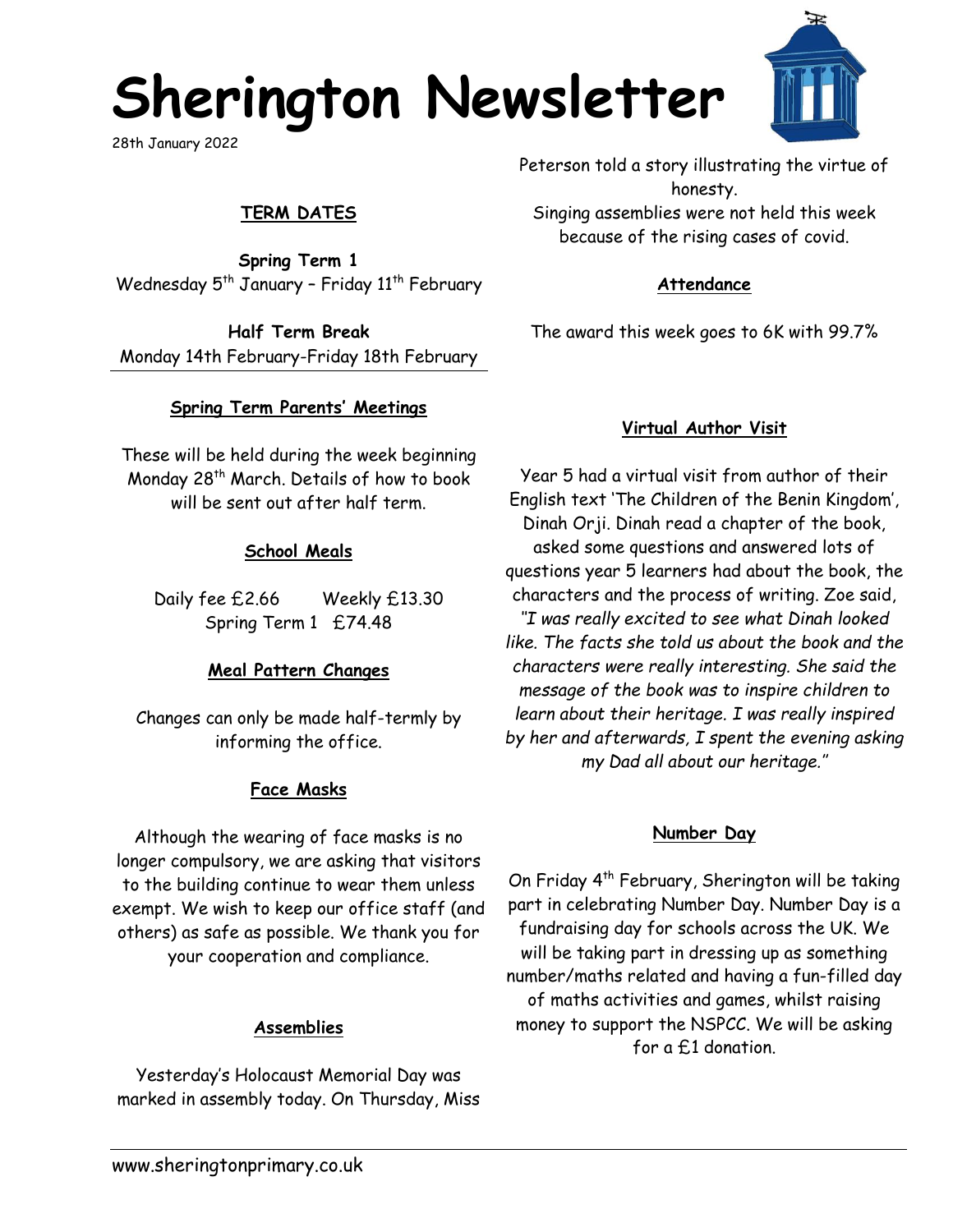# **Sherington Newsletter**

28th January 2022

## **100 Word Stories**

We were thrilled to learn that three more Sherington pupils had their stories selected for publication following the Young Writers' Competition last term. Congratulations go out to Ella Tosun (6K), Rudra (5B) and Sebastian (3E)

lateral flow is positive they should then isolate and follow government guidelines.

#### **Absence Reporting**

If your child is unwell and unable to attend school, please report this using the absence line: 020 8858 5497 – option 1.

Absences must be reported daily.

Please also call the absence line if your child is isolating and awaiting COVID 19 test results.

## **COVID 19 - Symptoms and Testing**

Please be aware of changing Covid symptoms:

- A high temperature
- A new, continuous cough
- A loss or change to your sense of smell or taste
- A headache
- Congestion and runny nose
- **Fatigue**

Children should not attend school if presenting with symptoms. Should any of these symptoms be displayed, a PCR test must be taken.

Lateral Flow Tess (results in 30 mins) should only be used when there are no symptoms.

Anyone who lives in the same household as someone with Covid19 and who is not legally required to self isolate is strongly advised to take lateral flow tests daily for 7 days. If the Please mark your child's name in clothing - it is easier for us to return items to their owners.

**Lost Property**

As well as sweatshirts, cardigans and jackets, water bottles are accumulating in lost property.

## **Things To Do**

Boppin' Bunnies brings the magic of live music to babies and toddlers.

Their interactive music classes are taught by professional musicians who perform to the class on their live instruments each week.

Find out more at [www.boppinbunnies.co.uk](https://c93466f214d12f7eb925972f4193a1b8.tinyemails.com/f84be720cbf564809d75af16e283da57/59fd963248105c84b1b4b8a0c952bc84.html)